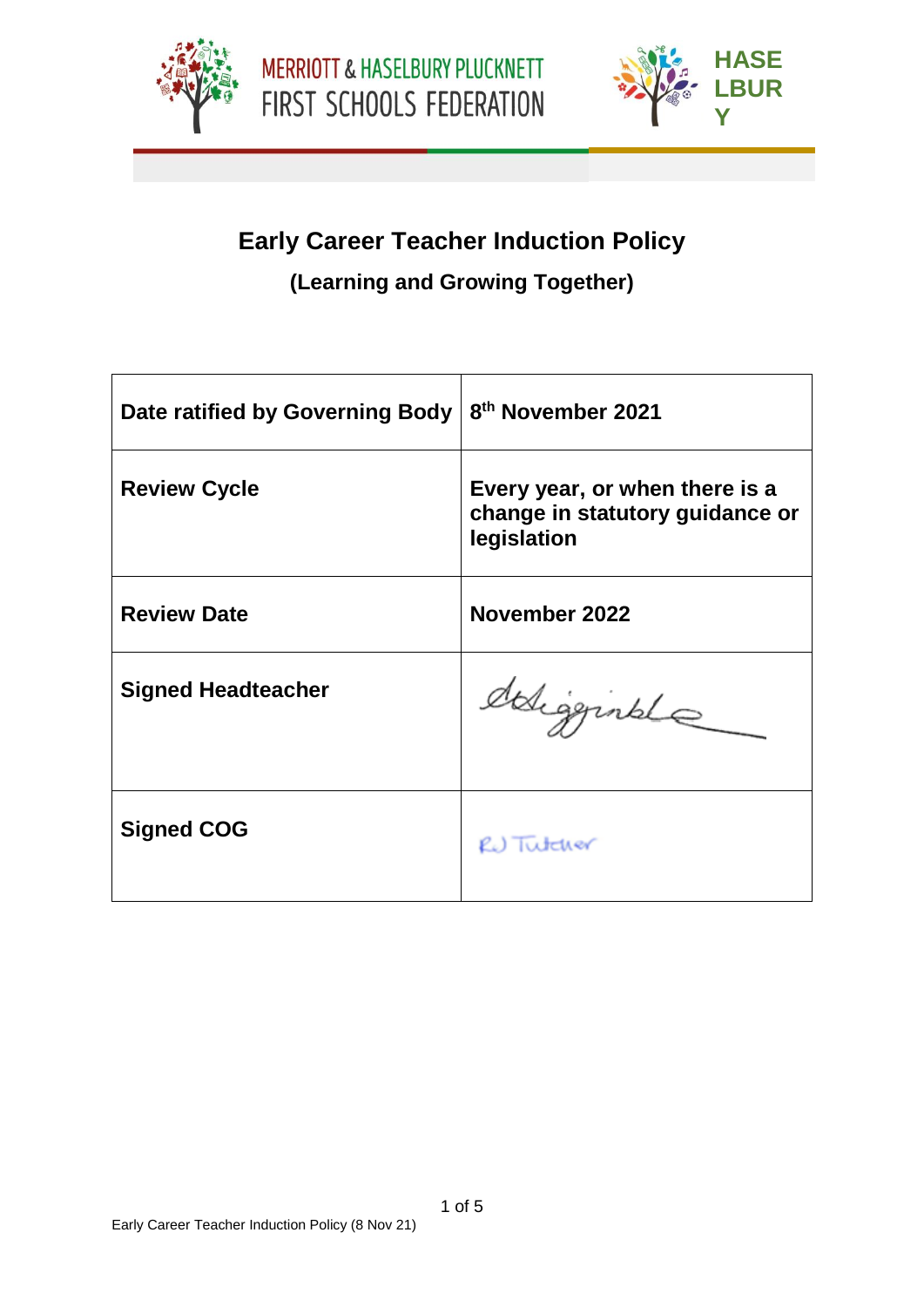- 1. **Aims**. The school aims to:
	- a. Run an ECT induction programme that meets all of the statutory requirements underpinned by the early career framework (ECF) from 1 September 2021.
	- b. Provide ECTs with a supportive environment that develops them and equips them with the tools to be effective and successful teachers.
	- c. Make sure all staff understand their role in the ECT induction programme.
- 2. **Legislation and statutory guidance.** This policy is based on:
	- a. The Department for Education's (DfE's) statutory guidance [Induction for early career](https://www.gov.uk/government/publications/induction-for-early-career-teachers-england)  [teachers \(England\)](https://www.gov.uk/government/publications/induction-for-early-career-teachers-england) from 1 September 2021.
	- b. The [Early career framework reforms](https://www.gov.uk/government/collections/early-career-framework-reforms)
	- c. [The Education \(Induction Arrangements for School Teachers\)](http://www.legislation.gov.uk/uksi/2012/1115/contents/made) (England) Regulations [2012](http://www.legislation.gov.uk/uksi/2012/1115/contents/made)
	- d. The 'relevant standards' referred to below are the [Teachers' Standards.](https://www.gov.uk/government/publications/teachers-standards)

# 3. **The ECT induction programme**.

- a. The induction programme will be underpinned by the ECF, enabling ECTs to understand and apply the knowledge and skills set out in the ECF.
- b. Prior to the ECT serving their induction, the headteacher and appropriate body must agree that the post is suitable.
- c. For a full-time ECT, the induction period will typically last for 2 academic years. Parttime ECTs will serve a full-time equivalent. Up to one term of continuous employment may count towards completion of the induction period.
- d. The programme is quality assured by Somerset Local Authority, our 'appropriate body'.
- e. **Posts for induction**. Each ECT will:
	- i) Be provided with the necessary employment tasks, experience and support to enable them to demonstrate satisfactory performance against the relevant standards throughout, and by the end of, the induction period.
	- ii) Have an appointed induction tutor, who will have qualified teacher status (QTS).
	- iii) Have an appointed induction mentor, who will have QTS.
	- iv) Have a reduced timetable to allow them to undertake activities in their induction programme; in their first year, this will be no more than 90% of the timetable of our existing teachers on the main pay range, and in their second year, this will be no more than 95% of the timetable of our existing teachers on the main pay range.
	- v) Regularly teach the same class or classes.
	- vi) Take part in similar planning, teaching and assessment processes to other teachers working in similar posts.
	- vii) Not be given additional non-teaching responsibilities without appropriate preparation and support.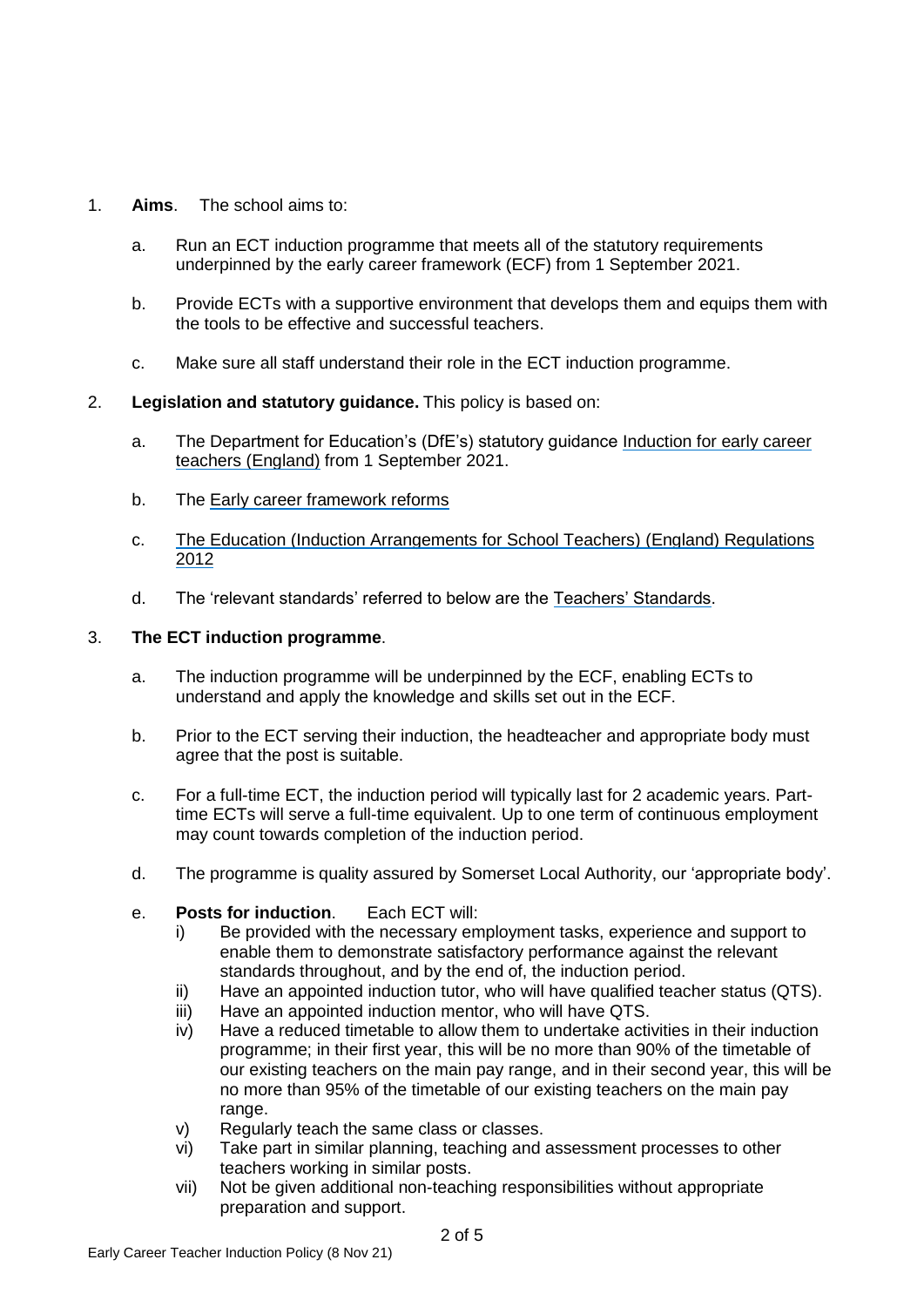- viii) Not have unreasonable demands made upon them.
- ix) Not normally teach outside the age range and/or subjects they have been employed to teach.
- x) Not be presented with unreasonably demanding pupil discipline problems on a day-to-day basis.
- f. **Support for ECTs**. We support ECTs with:
	- i) Their designated induction tutor, who will provide day-to-day monitoring and support, and co-ordinate their assessments.
	- ii) Their designated induction mentor, who will provide regular structured mentoring sessions and targeted feedback.
	- iii) Observations of their teaching at regular intervals, and follow-up discussions with prompt and constructive feedback.
	- iv) Regular professional reviews of their progress, to take place termly (except in terms where formal assessment is held), at which their induction tutor will review objectives and revise them in relation to the relevant standards and their current needs and strengths.
	- v) Chances to observe experienced teachers, either within the school or at another school with effective practice.

# g. **Assessments of ECT performance**.

- i) Formal assessment meetings will take place in the final term of the ECT's first year (term 3) and the final term of their second year (term 6), and will be carried out by the induction tutor.
- ii) These meetings will be informed by clear and transparent evidence gathered from progress reviews during the preceding assessment period, and drawn from the ECT's work as a teacher and from their induction programme. Copies of the evidence relied on will be provided to the ECT and the appropriate body.
- iii) After each formal assessment meeting, a formal assessment report will be completed that clearly shows how the ECT is performing against the relevant standards. The headteacher will also recommend to the appropriate body in the final assessment report at the end of the programme as to whether the ECT's performance is satisfactory against the relevant standards.
- iv) The ECT will add their own comments, and the formal assessment report will be signed by the headteacher, induction tutor and the ECT.
- v) A copy of the formal assessment report will then be sent to the appropriate body. The final assessment report will be sent within 10 working days of the meeting, for the appropriate body to make the final decision on whether the ECT has passed their induction period.
- vi) In the event that the ECT leaves this post after completing one term or more but before the next formal assessment would take place, the induction tutor or headteacher should complete an interim assessment to ensure that the ECT's progress and performance since the last assessment is captured.
- h. **At-risk procedures**. If it becomes clear during a termly progress review or at the first formal assessment point that the ECT is not making sufficient progress, additional monitoring and support measures will be put in place immediately, meaning:
	- i) Areas in which improvement is needed are identified.
	- ii) Appropriate objectives are set to guide the ECT towards satisfactory performance against the relevant standards.
	- iii) An effective support programme is put in place to help the ECT improve their performance.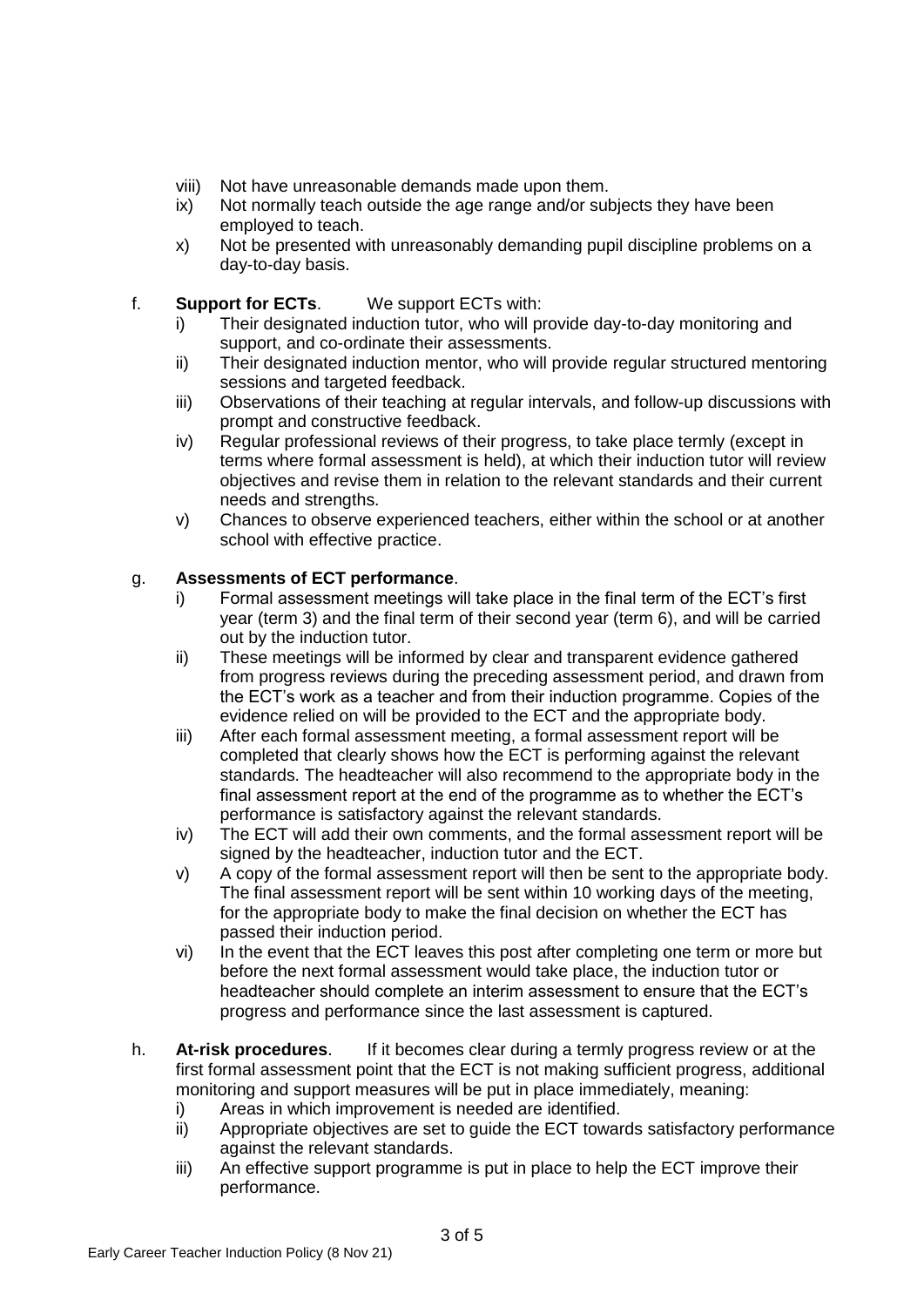- i. The progress review record or formal assessment report will be shared with the appropriate body, alongside the support plan, for it to review.
- j. If there are concerns about the ECT's progress during their subsequent progress reviews or formal assessment, as long as it is not the final formal assessment, the induction tutor or headteacher will discuss this with the ECT, updating objectives as necessary and revising the support plan for the next assessment period.

### 4. **Roles and responsibilities**

### a. **Role of the ECT**. The ECT will:

- i) Provide evidence that they have QTS and are eligible to start induction.
- ii) Meet with their induction tutor at the start of the programme to discuss and agree priorities, and keep these under review.
- iii) Agree with their induction tutor how best to use their reduced timetable allowance and guarantee engagement with their ECF-based induction.
- iv) Provide evidence of their progress against the relevant standards.
- v) Participate fully in the monitoring and development programme.
- vi) Participate in scheduled classroom observations, progress reviews and formal assessment meetings.
- vii) Agree with their induction tutor the start and end dates of the induction period, and the dates of any absences from work during the period.
- viii) Keep copies of all assessment reports.

### b. **When the ECT has any concerns**, they will:

- i) Raise these with their induction tutor as soon as they can.
- ii) Consult with their contact at the appropriate body at an early stage if there are difficulties in resolving issues with their induction tutor or within the school.
- c. **Role of the Headteacher**. The Headteacher will:
	- i) Check that the ECT has been awarded QTS and whether they need to serve an induction period.
	- ii) Agree, in advance of the ECT starting, who will act as the appropriate body.
	- iii) Notify the appropriate body when an ECT is taking up a post and undertaking induction.
	- iv) Make sure the ECT's post is suitable according to statutory guidance (see para 3e above).
	- v) Make sure the induction tutor is appropriately trained and has sufficient time to carry out their role effectively.
	- vi) Make sure the induction mentor is appropriately trained and has sufficient time to carry out their role effectively.
	- vii) Make sure an appropriate ECF-based induction programme is in place.
	- viii) Make sure the ECT's progress is reviewed regularly, including through observations and feedback of their teaching.
	- ix) Make sure that formal assessments are carried out and reports completed and sent to the appropriate body.
	- x) Maintain and keep accurate records of employment that will count towards the induction period.
	- xi) Make sure that all monitoring and record keeping is done in the least burdensome and most streamlined way.
	- xii) Make the governing board aware of the support arrangements in place for the ECT.